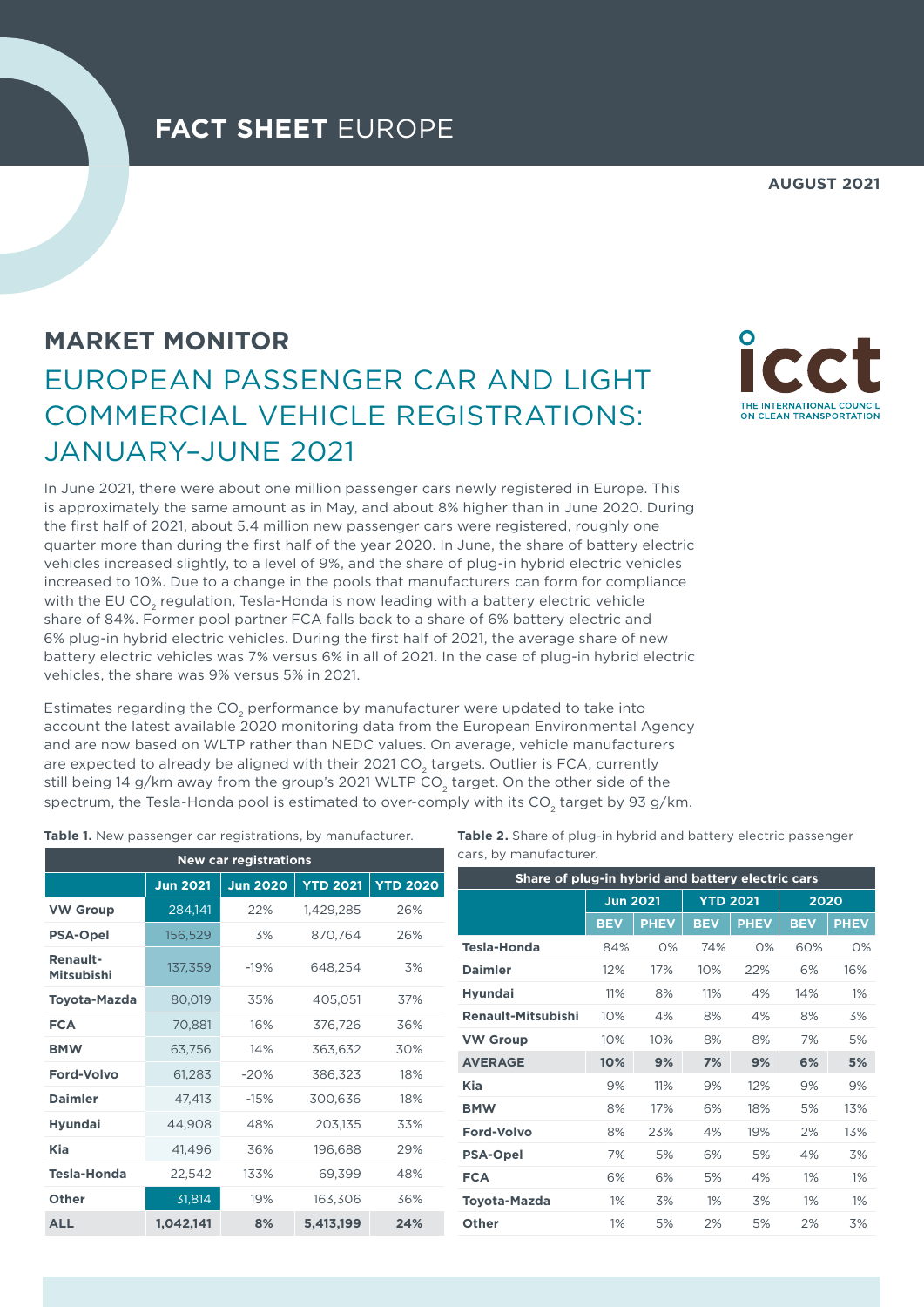Table 3. New passenger car fleet average CO<sub>2</sub> emission level, by manufacturer.

|                           |               |             |                 |             |                 |     | New car fleet average CO <sub>2</sub> (in g/km) |                       |                       |                      |
|---------------------------|---------------|-------------|-----------------|-------------|-----------------|-----|-------------------------------------------------|-----------------------|-----------------------|----------------------|
|                           | <b>Target</b> |             | <b>Jun 2021</b> |             | <b>YTD 2021</b> |     | <b>Compliance credits</b>                       | <b>Status</b><br>2021 | <b>Target</b><br>2021 | <b>Target</b><br>gap |
|                           | gap           | <b>WLTP</b> | <b>NEDC</b>     | <b>WLTP</b> | <b>NEDC</b>     | EC. | SC.                                             | <b>WLTP</b>           | <b>WLTP</b>           | <b>WLTP</b>          |
| <b>Tesla-Honda</b>        | $-74%$        | 20          | 16              | 33          | 27              | 0.2 | 0.0                                             | 33                    | 126                   | $-93$                |
| <b>PSA-Opel</b>           | $-4%$         | 117         | 91              | 118         | 92              | O.O | 3.3                                             | 115                   | 120                   | $-5$                 |
| <b>Ford-Volvo</b>         | $-4%$         | 112         | 91              | 119         | 97              | 0.2 | 0.0                                             | 119                   | 124                   | $-5$                 |
| <b>BMW</b>                | $-3%$         | 119         | 102             | 120         | 103             | 0.2 | 0.0                                             | 120                   | 124                   | $-4$                 |
| <b>Toyota-Mazda</b>       | $-3%$         | 117         | 93              | 117         | 93              | O.O | 2.5                                             | 115                   | 119                   | $-4$                 |
| <b>Daimler</b>            | $-1%$         | 124         | 111             | 122         | 109             | 0.0 | 0.0                                             | 122                   | 122                   | $\circ$              |
| <b>Kia</b>                | 0%            | 110         | 95              | 110         | 95              | O.O | O.O                                             | 110                   | <b>110</b>            | $\circ$              |
| <b>AVERAGE</b>            | 0%            | 115         | 95              | 119         | 98              | 0.0 | 1.2                                             | 118                   | 118                   | $\mathbf{o}$         |
| <b>Hyundai</b>            | 3%            | 108         | 93              | 113         | 97              | O.O | O.O                                             | 113                   | 110                   | $\overline{3}$       |
| <b>VW Group</b>           | 4%            | 118         | 99              | 124         | 103             | 0.0 | 0.0                                             | 124                   | 120                   | 4                    |
| <b>Renault-Mitsubishi</b> | 4%            | 112         | 95              | 116         | 98              | O.O | O.O                                             | 116                   | 111                   | 5 <sup>1</sup>       |
| <b>FCA</b>                | 12%           | 126         | 103             | 131         | 107             | O.O | 6.4                                             | 125                   | 111                   | 14                   |

*Notes:* EC = eco-innovations, SC = super-credits; all CO<sub>2</sub> values are estimates, see methodology section.

From 2021 onwards, the performance of vehicle manufacturers in the UK does not count towards their EU CO<sub>2</sub> targets. Starting with this edition of the Market Monitor, data for the UK is no longer incorporated. During the first half of 2021, the registration share of plug-in hybrid and battery electric vehicles was the highest in Norway (83%), with two-thirds being battery electric vehicles. Iceland (48%), Sweden (40%), Denmark (27%), Finland (28%), Germany (22%), the Netherlands (20%), Luxembourg (18%), Portugal (17%), and Austria (17%) also currently have electric vehicle registration shares above the European average of 16%.



**Figure 1.** Share of electric vehicles, by country, including information on market size (cumulative car registrations).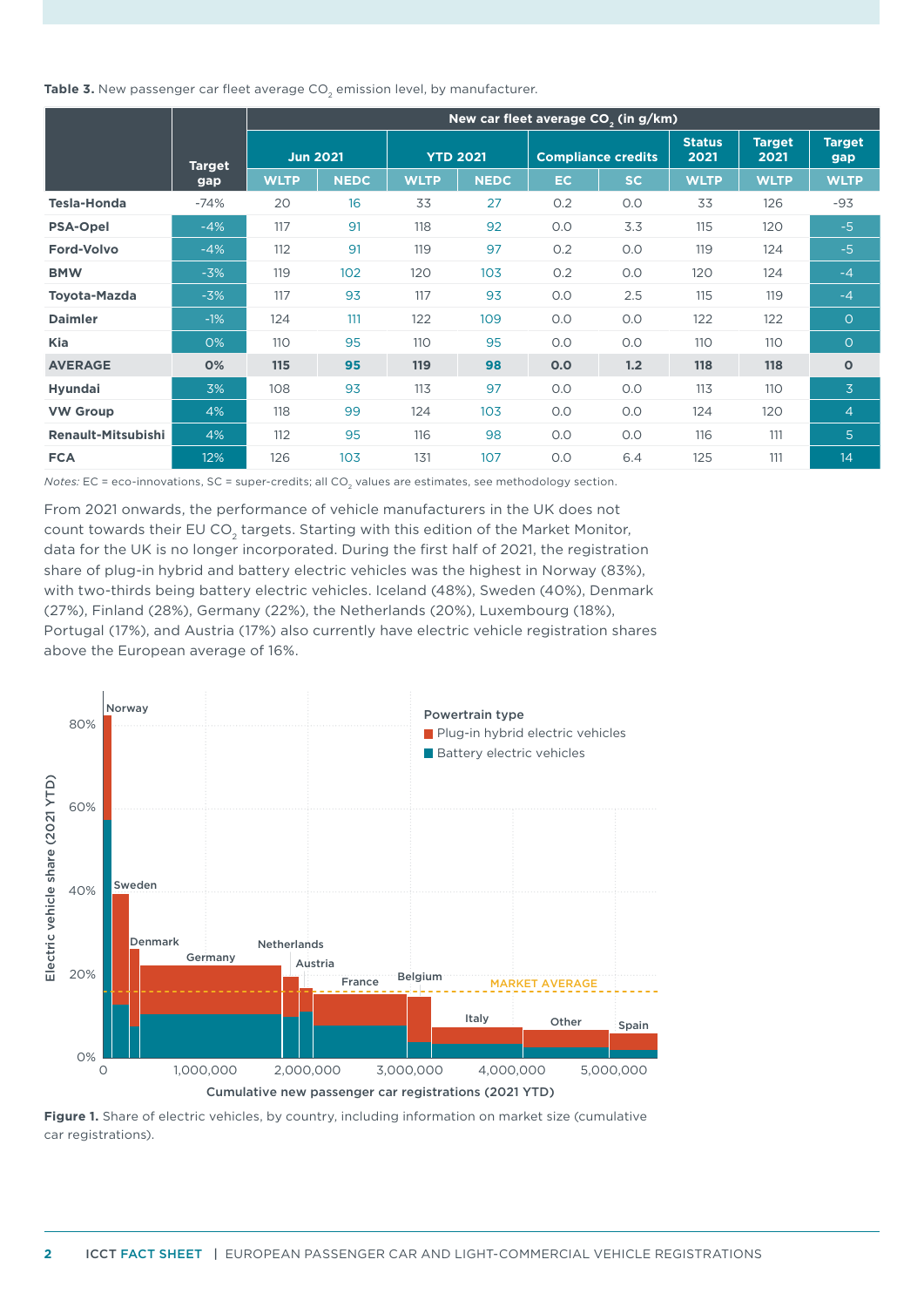### **Table 4.** New passenger car registrations, by country.

| <b>New car registrations</b> |             |             |                    |                    |  |  |  |  |  |
|------------------------------|-------------|-------------|--------------------|--------------------|--|--|--|--|--|
|                              | Jun<br>2021 | Jun<br>2020 | <b>YTD</b><br>2021 | <b>YTD</b><br>2020 |  |  |  |  |  |
| Germany                      | 274,152     | 24%         | 1,390,889          | 15%                |  |  |  |  |  |
| <b>France</b>                | 199,508     | $-15%$      | 922,765            | 29%                |  |  |  |  |  |
| <b>Italy</b>                 | 149,986     | 13%         | 887,561            | 51%                |  |  |  |  |  |
| <b>Spain</b>                 | 98,871      | 14%         | 471.600            | 32%                |  |  |  |  |  |
| <b>Poland</b>                | 43,721      | 22%         | 242.863            | 35%                |  |  |  |  |  |
| <b>Belgium</b>               | 42,046      | $-16%$      | 236,974            | 8%                 |  |  |  |  |  |
| <b>Sweden</b>                | 36,339      | 46%         | 174,601            | 38%                |  |  |  |  |  |
| <b>Netherlands</b>           | 33,318      | 35%         | 163,186            | 3%                 |  |  |  |  |  |
| <b>Austria</b>               | 26,666      | $-1\%$      | 137,024            | 20%                |  |  |  |  |  |
| Czechia                      | 22,561      | 9%          | 112,805            | 19%                |  |  |  |  |  |
| Other                        | 114,973     | 11%         | 672,931            | 13%                |  |  |  |  |  |
| <b>ALL</b>                   | 1,042,141   | 8%          | 5,413,199          | 24%                |  |  |  |  |  |

Table 5. Share of plug-in hybrid and battery electric passenger cars, by country.

| Share of plug-in hybrid and battery electric cars |                 |             |                 |             |            |             |  |  |
|---------------------------------------------------|-----------------|-------------|-----------------|-------------|------------|-------------|--|--|
|                                                   | <b>Jun 2021</b> |             | <b>YTD 2021</b> |             | 2020       |             |  |  |
|                                                   | <b>BEV</b>      | <b>PHEV</b> | <b>BEV</b>      | <b>PHEV</b> | <b>BEV</b> | <b>PHEV</b> |  |  |
| Sweden                                            | 24%             | 25%         | 13%             | 27%         | 10%        | 23%         |  |  |
| <b>Netherlands</b>                                | 18%             | 9%          | 10%             | 10%         | 20%        | 4%          |  |  |
| <b>Other</b>                                      | 16%             | 10%         | 11%             | 10%         | 9%         | 7%          |  |  |
| <b>Austria</b>                                    | 14%             | 5%          | 11%             | 6%          | 6%         | 3%          |  |  |
| Germany                                           | 12%             | 11%         | 11%             | 12%         | 7%         | 7%          |  |  |
| <b>France</b>                                     | 10%             | 8%          | 8%              | 8%          | 7%         | 5%          |  |  |
| <b>AVERAGE</b>                                    | 10%             | 9%          | 7%              | 9%          | 6%         | 5%          |  |  |
| <b>Belgium</b>                                    | 5%              | 12%         | 4%              | 11%         | 3%         | 7%          |  |  |
| <b>Italy</b>                                      | 5%              | 5%          | 3%              | 4%          | 2%         | 2%          |  |  |
| <b>Spain</b>                                      | 3%              | 5%          | 2%              | 4%          | 2%         | 3%          |  |  |
| Czechia                                           | 1%              | 2%          | 1%              | 2%          | 2%         | 1%          |  |  |
| <b>Poland</b>                                     | 1%              | 2%          | 1%              | 2%          | 1%         | 1%          |  |  |

For light commercial vehicles (vans), new registrations in June 2021 were about 9% higher than in June 2020. During the first half of 2021, approximately 38% more vehicles were newly registered than during the first half of 2020. On average, 3% of new vans were electric, with all of them being battery electric vehicles. Year-to-date, the Renault-Mitsubishi manufacturer pool currently has the highest share of electric vans (4%), and Germany is one of the countries with the highest share (4%). Similar as for passenger cars, CO<sub>2</sub> performance estimates for vans were updated using the latest 2020 monitoring data and switched to the WLTP metric. In addition, from 2021 onwards, a mass correction factor applied for van manufacturers' CO<sub>2</sub> targets. The strong increase in the average mass of new vans in recent years has led to significantly more stringent van CO<sub>2</sub> targets. On average, van manufacturer pools are currently about 7 g/km away from complying with their respective 2021 CO<sub>2</sub> targets.

**Table 6.** New van registrations, by manufacturer.

Table 7. Share of plug-in hybrid and battery electric vans, by manufacturer.

| <b>New vans registrations</b> |         |       |         |            |                    |            |                 |                 | Share of plug-in hybrid and battery electric vans |            |             |
|-------------------------------|---------|-------|---------|------------|--------------------|------------|-----------------|-----------------|---------------------------------------------------|------------|-------------|
|                               | Jun     | Jun   | YTD     | <b>YTD</b> |                    |            | <b>Jun 2021</b> | <b>YTD 2021</b> |                                                   | 2020       |             |
|                               | 2021    | 2020  | 2021    | 2020       |                    | <b>BEV</b> | <b>PHEV</b>     | <b>BEV</b>      | <b>PHEV</b>                                       | <b>BEV</b> | <b>PHEV</b> |
| <b>FCA-PSA</b>                | 52,276  | 8%    | 295.684 | 41%        | <b>Other</b>       | 8%         | O%              | 7%              | 0%                                                | 5%         | $O\%$       |
| <b>Renault-</b>               |         |       |         |            |                    |            |                 |                 |                                                   |            |             |
| <b>Mitsubishi</b>             | 35,135  | 5%    | 178.458 | 39%        | Renault-Mitsubishi | 4%         | O%              | 5%              | O%                                                | 5%         | O%          |
| Ford-VW                       | 29.698  | $-2%$ | 194.169 | 26%        | <b>AVERAGE</b>     | 3%         | 0%              | 3%              | 0%                                                | 2%         | 0%          |
| <b>Daimler</b>                | 14.694  | 9%    | 77,000  | 24%        | <b>Daimler</b>     | 3%         | 0%              | 2%              | 0%                                                | 2%         | 0%          |
| Other                         | 20.033  | 56%   | 99.392  | 70%        | <b>FCA-PSA</b>     | 2%         | 0%              | $1\%$           | 0%                                                | 1%         | 0%          |
| <b>ALL</b>                    | 151,836 | 9%    | 844.703 | 38%        | Ford-VW            | 0%         | O%              | O%              | O%                                                | $1\%$      | $O\%$       |

Table 8. New vans fleet average CO<sub>2</sub> emission level, by manufacturer.

|                    |            | New vans fleet average CO <sub>2</sub> (in g/km) |             |                 |             |                |                       |                       |                      |  |
|--------------------|------------|--------------------------------------------------|-------------|-----------------|-------------|----------------|-----------------------|-----------------------|----------------------|--|
|                    |            | <b>Jun 2021</b>                                  |             | <b>YTD 2021</b> |             | <b>Credits</b> | <b>Status</b><br>2021 | <b>Target</b><br>2021 | <b>Target</b><br>gap |  |
|                    | Target gap | <b>WLTP</b>                                      | <b>NEDC</b> | <b>WLTP</b>     | <b>NEDC</b> | EC.            | <b>WLTP</b>           | <b>WLTP</b>           | <b>WLTP</b>          |  |
| <b>FCA-PSA</b>     | 2%         | 190                                              | 141         | 185             | 137         | O.O            | 185                   | 182                   | 3                    |  |
| <b>AVERAGE</b>     | 4%         | 197                                              | 154         | 194             | 152         | 0.0            | 194                   | 187                   | $\overline{7}$       |  |
| <b>Daimler</b>     | 4%         | 226                                              | 187         | 225             | 186         | O.O            | 225                   | 215                   | 10 <sup>°</sup>      |  |
| Ford-VW            | 5%         | 199                                              | 166         | 202             | 168         | O.O            | 202                   | 192                   | 10                   |  |
| Renault-Mitsubishi | 5%         | 194                                              | 149         | 189             | 145         | O.O            | 189                   | 179                   | 10                   |  |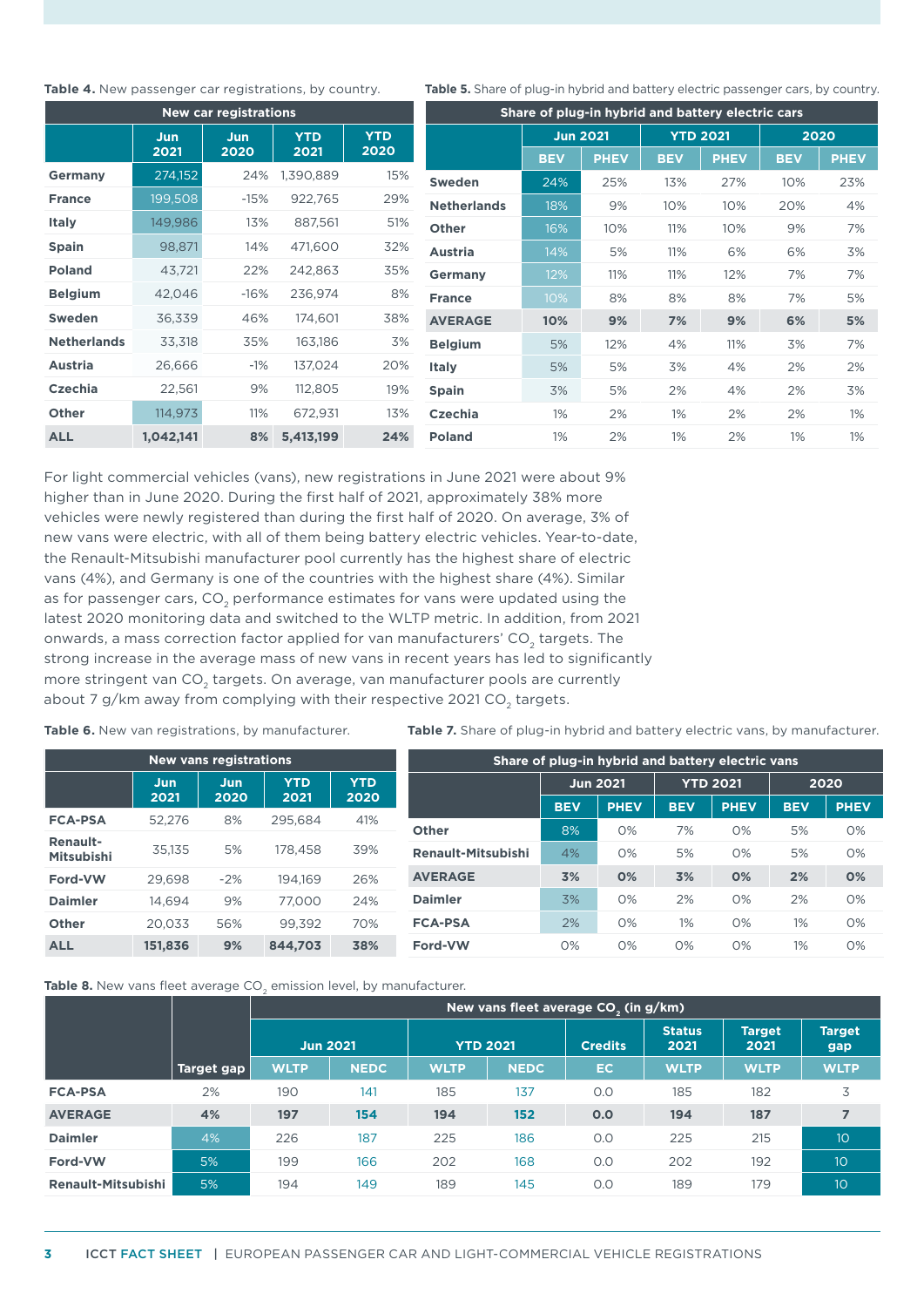Figure 2. Share of electric vehicles in Romania (spotlight of the month).

### **Table 9.** New van registrations, by country.

| <b>New vans registrations</b> |                 |                 |                 |                 |  |  |  |  |  |
|-------------------------------|-----------------|-----------------|-----------------|-----------------|--|--|--|--|--|
|                               | <b>Jun 2021</b> | <b>Jun 2020</b> | <b>YTD 2021</b> | <b>YTD 2020</b> |  |  |  |  |  |
| <b>France</b>                 | 46.514          | $-10%$          | 241.900         | 39%             |  |  |  |  |  |
| Germany                       | 26.847          | 28%             | 140.131         | 23%             |  |  |  |  |  |
| Italy                         | 15.200          | 4%              | 90.391          | 58%             |  |  |  |  |  |
| <b>Spain</b>                  | 13.429          | 12%             | 73.856          | 63%             |  |  |  |  |  |
| <b>Other</b>                  | 49.846          | 26%             | 298,425         | 34%             |  |  |  |  |  |
| <b>ALL</b>                    | 151,836         | 9%              | 844,703         | 38%             |  |  |  |  |  |

### **Table 10.** Share of plug-in hybrid and battery electric vans by country.

| Share of plug-in hybrid and battery electric vans |                 |             |            |             |            |             |  |  |  |
|---------------------------------------------------|-----------------|-------------|------------|-------------|------------|-------------|--|--|--|
|                                                   | <b>Jun 2021</b> |             | 2021       |             | 2020       |             |  |  |  |
|                                                   | <b>BEV</b>      | <b>PHEV</b> | <b>BEV</b> | <b>PHEV</b> | <b>BEV</b> | <b>PHEV</b> |  |  |  |
| <b>Germany</b>                                    | 5%              | O%          | 4%         | O%          | 3%         | O%          |  |  |  |
| <b>AVERAGE</b>                                    | 3%              | O%          | 3%         | O%          | 2%         | 0%          |  |  |  |
| <b>Other</b>                                      | 3%              | O%          | 3%         | O%          | 2%         | O%          |  |  |  |
| <b>France</b>                                     | 3%              | O%          | 2%         | O%          | 2%         | O%          |  |  |  |
| <b>Italy</b>                                      | 2%              | O%          | 1%         | $O\%$       | 1%         | O%          |  |  |  |
| <b>Spain</b>                                      | 2%              | O%          | 1%         | O%          | 1%         | O%          |  |  |  |

In June, plug-in hybrid and battery electric vehicles accounted for more than 4% of new passenger car registrations in Romania. During the first half of 2021, the average share was 1.8% for battery electric vehicles and 1.8% for plug-in hybrid electric vehicles. The country provides purchase incentives for electric vehicles and in addition provides special incentives if replacing vehicles older than eight years with an electric vehicle.